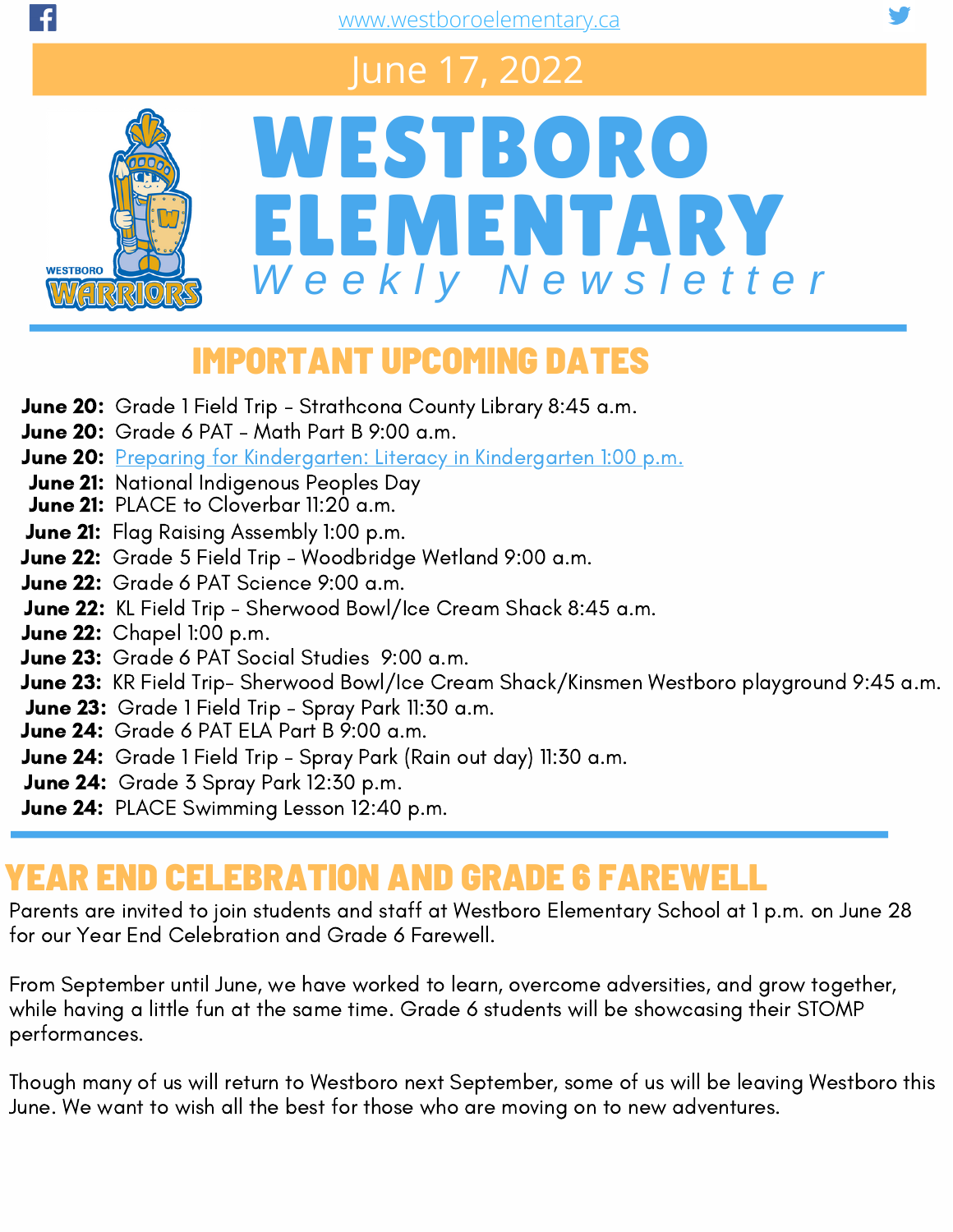## CHAPEL

We will be having our year-end Chapel in person on Wednesday, June 22nd at 1 pm. The Chapel will be in the gym. We have some fun praise and worship songs to enjoy. Pastor Joe Battiston will also be speaking. One representative from each of the Logos classes will be sharing their gratitude thoughts about being a part of the Logos program. The grade 6 Logos class will receive their crosses. The Logos classes will also enjoy a special icy treat to conclude the Chapel. Parents are welcome to come and join us.

## SCHOOL SUPPLY LISTS 2022/2023

At Westboro we have two different options for school supplies to suit your needs. Option One, Write-On Stationery, provides pre-packaged school kits as designed by the teacher; you simply go online select your school and class, complete payment and the supplies will be delivered directly to the school the end of August. Option two is to take the supply list on the back and purchase the items at your store of choice and send the supplies to school with your student on the first day!



Please go to <u>[www.write-on.ca](https://www.write-on.ca/)</u> Select: Parents – Order Here School Name: Westboro Elementary School – Sherwood Park Class/Grade: ECS Regular and Logos Order Deadline: July 15, 2022

2021-2022 [Kindergarten](https://www.westboroelementary.ca/download/391766) Regular and Logos [2021-2022](https://www.westboroelementary.ca/download/391768) Grade 1 Regular and Logos [2021-2022](https://www.westboroelementary.ca/download/391764) Grade 2 Regular and Logos [2021-2022](https://www.westboroelementary.ca/download/391769) Grade 3 Regular and Logos [2021-2022](https://www.westboroelementary.ca/download/393411) Grade 4 Regular [2022-2023](https://www.westboroelementary.ca/download/393410) Grade 4/5 Logos [2022-2023](https://www.westboroelementary.ca/download/393409) Grade 5 Regular [2022-2023](https://www.westboroelementary.ca/download/393408) Grade 5/6 Logos [2022-2023](https://www.westboroelementary.ca/download/393407) Grade 6 Regular [2022-2023](https://www.westboroelementary.ca/download/391772) PLACE 2 [2022-2023](https://www.westboroelementary.ca/download/391770) STEPS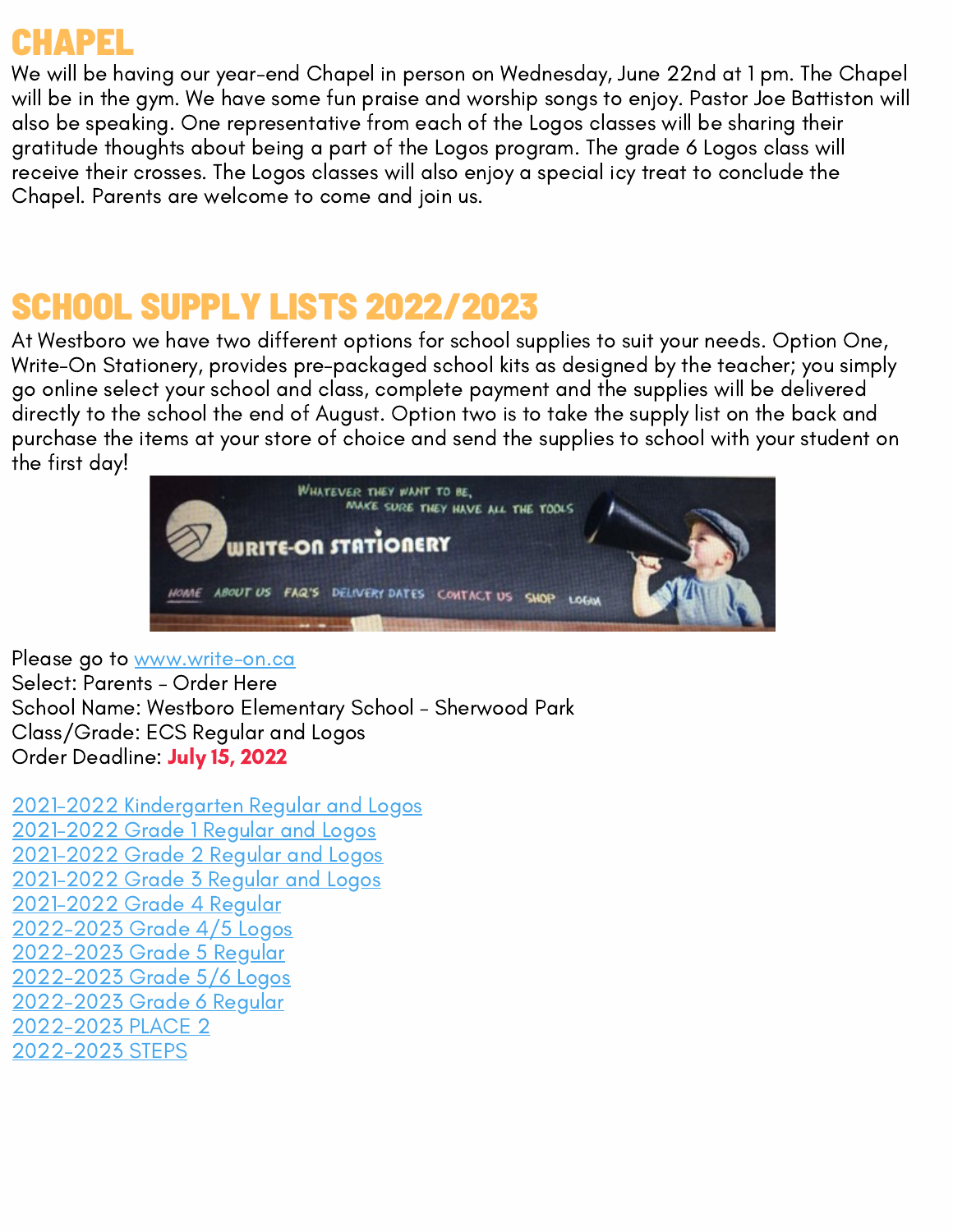## PUBLIC ENGAGEMENT: LOGOS PROGRAM CONSULTA

EIPS is currently reviewing all feedback received at the June 13 engagement session and collected through the subsequent online [survey](https://docs.google.com/forms/d/e/1FAIpQLScM-8V9Znzn1qKliCeRD-Ln_tY55WHNPZRXuCOsxDWFV8FNGA/viewform)-closing June 20. From the information collected, the Division will create a What We Heard document, which it will send to families the week of June 20-24.

Join us for the next engagement meeting to discuss the What We Heard document in more detail and learn about next steps.

Additional information about the Logos Christian Program review is available at *[eips.ca](https://www.eips.ca/about-us/planning-and-results/public-engagement/logos-program-review).* EIPS will also continue to keep Logos Christian Program families updated as the process progresses.

**Date: June 27, 2022 Time:** 6:30 pm - 8:30 p.m. Location: Salisbury Composite High, theatre

### LOGOS PRAYER MEETING

The Elk Island Logos Society is inviting you to come and pray.

On Monday, June 20 from 6:30 to 7:30 p.m. we will be gathering in Room 1 at Bethel Lutheran Church to pray for our program.

Please join us for all or part of that hour.

Bethel Lutheran Church is located at 298 Bethel Drive in Sherwood Park.

## FLAG RAISING CEREMONY

Parents are invited to join students and staff at Westboro Elementary School at 1:00 p.m. on June 21 to celebrate the addition of two new flags to our gymnasium.

In our school we currently have our Canadian flag and Alberta flag proudly hanging and displayed. On June 21, our Treaty 6 flag and Métis flag will join them.

The 1876 Treaty Medal, given to each chief who signed the Treaty, is featured on the Treaty 6 flag. This Medal was given to show that Treaty 6 would last for as long as the sun shines, the grass grows, and the rivers flow. The infinity symbol in the centre of the Métis Nation flag represents the joining of two cultures and the immortality of the Métis Nation.

At Westboro Elementary School, we learn from our shared history and form new relationships built upon understanding and respect. We think about the people who came before us and the world we are building together. We hope you will join us as we recognize our links to the land, and to each other, in Treaty 6 territory.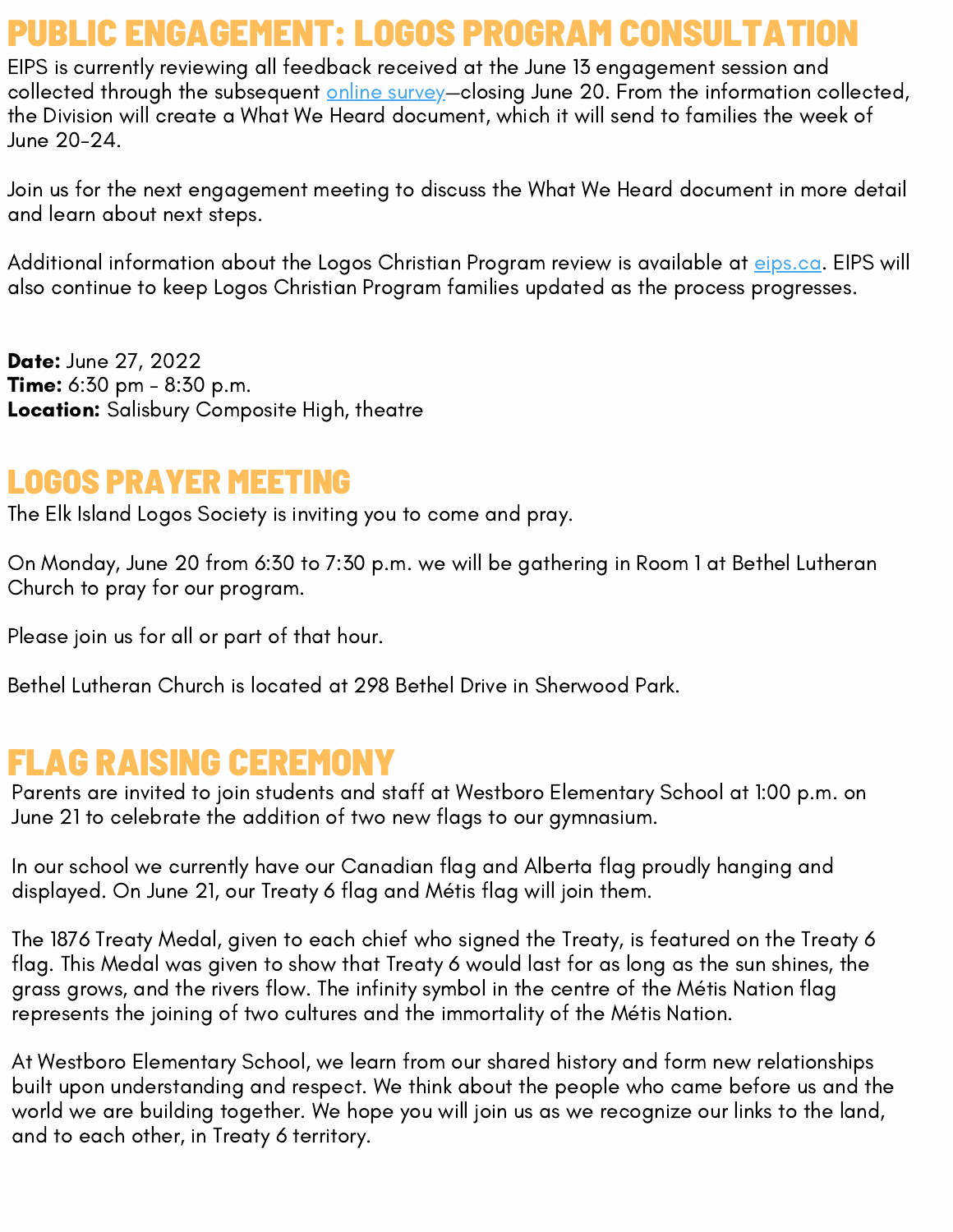## ELK ISLAND

Throughout the summer break, Westboro Elementary is closed. It reopens on August 22 at 8:00 a.m. If you have any school-related questions or concerns while the school is closed, contact EIPS Central Services—the office is open all summer to complete year-end activities and prepare for the 2022-23 school year. Students return to school on August 30.

#### EIPS Central Office Summer Hours: June 29 to August 19

Open Monday to Friday 8 a.m. to 4 p.m. Phone 780-464-3477 Address 683 Wye Rd., Sherwood Park

#### Statutory Holidays

Closed July 1 Canada Day Closed August 1 Heritage Day

NOTE: Student Transportation also remains open during the summer months—operating the same hours as EIPS Central Services.

## STUDENT TRANSPORTATION: 2022-23 REGISTRATION

Planning to use Student Transportation in the 2022-23 school year? If so, make sure your child is registered so Elk Island Public Schools (EIPS) can plan routes and send your child a bus pass before the first day of school.

All students who indicated needing transportation services through the returning student or new student registration processes are now registered. Those families have also received tentative route schedules and invoices—fees are due June 30, 2022.

For those students who didn't indicate needing transportation services during the registration process and want to now register, simply contact EIPS Student Transportation at 780-417-8151 or email steeips.ca.

For more information about EIPS Student Transportation, visit [www.eips.ca/transportation.](https://www.eips.ca/transportation)

NOTE: Families can pay fees online using the **[PowerSchool](https://powerschool.eips.ca/public/home.html) Parent Portal**. To pay in-person, contact Student Transportation to make an appointment.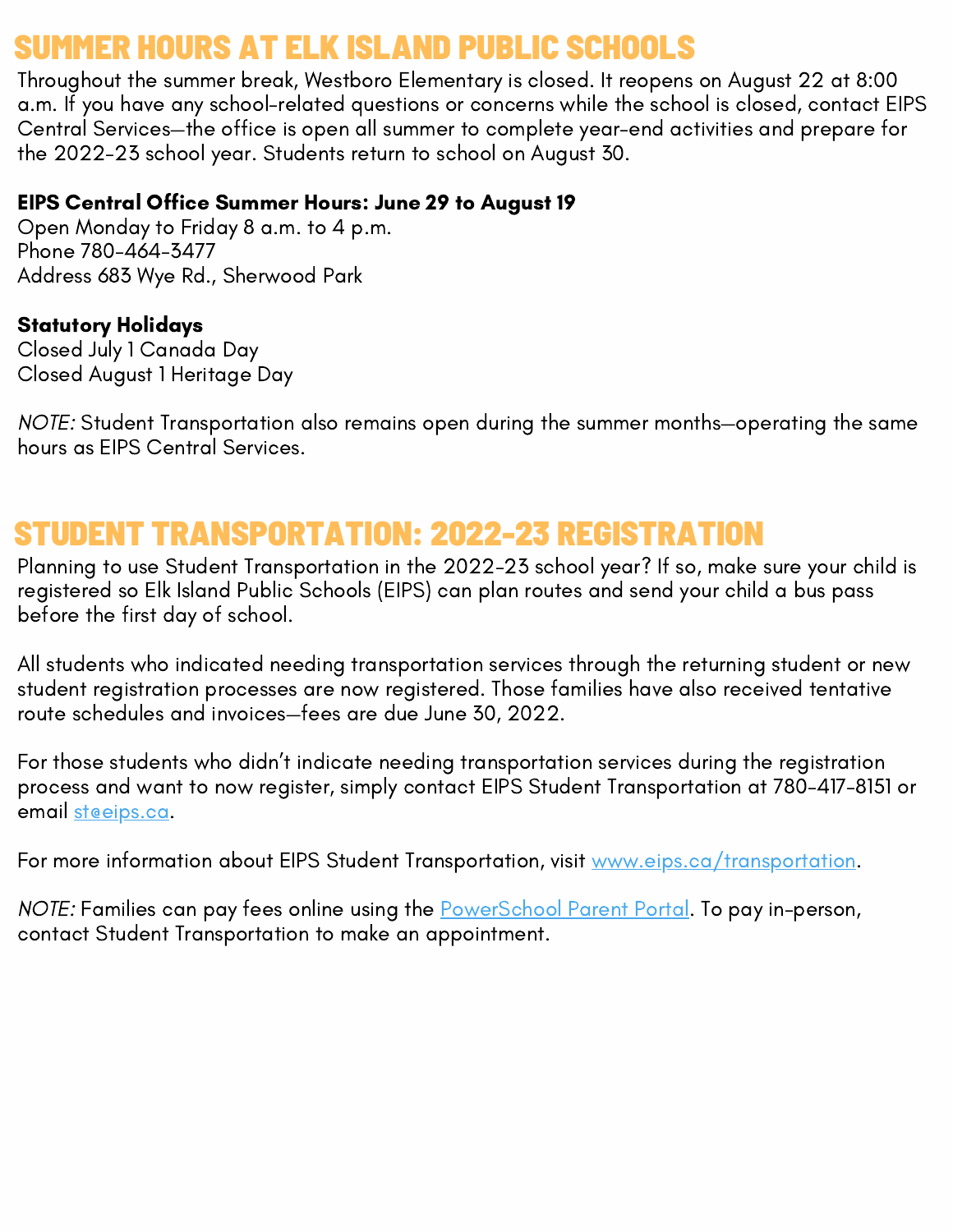

## **Westboro Elementary School YEARBOOK - \$19.00**



Scan the QR code or go to https://YBPay.lifetouch.ca Yearbook ID Code - 14397222

# **Orders Due June 25, 2022**